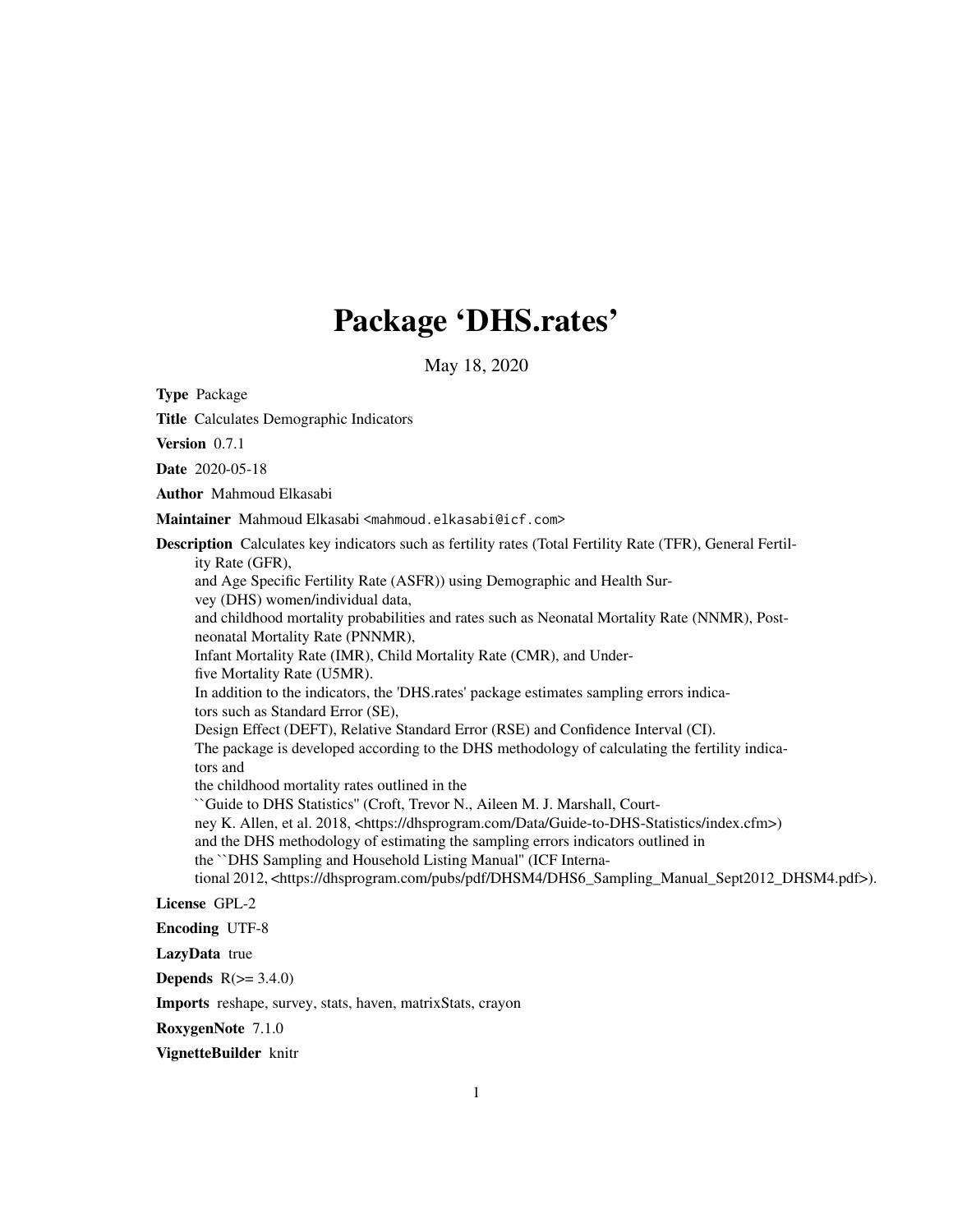<span id="page-1-0"></span>Suggests knitr, rmarkdown NeedsCompilation no Repository CRAN Date/Publication 2020-05-18 17:00:03 UTC

## R topics documented:

| Index |  |  |  |  |  |  |  |  |  |  |  |  |  |  |  |  |  |  |  |  |
|-------|--|--|--|--|--|--|--|--|--|--|--|--|--|--|--|--|--|--|--|--|

ADBR70 *DHS Births dataset*

#### Description

Example for a DHS data of births.

#### Usage

ADBR70

### Format

A data frame with 2753 rows and 8 variables:

v005 Women individual sample weight

v007 Year of interview

v008 Date of interview (CMC)

- v021 Primary sampling unit
- v022 Sample strata for sampling error
- v025 Type of residence urban/rural
- b3 Date of birth (CMC)
- b7 Age at death

#### Source

<https://dhsprogram.com/data/available-datasets.cfm>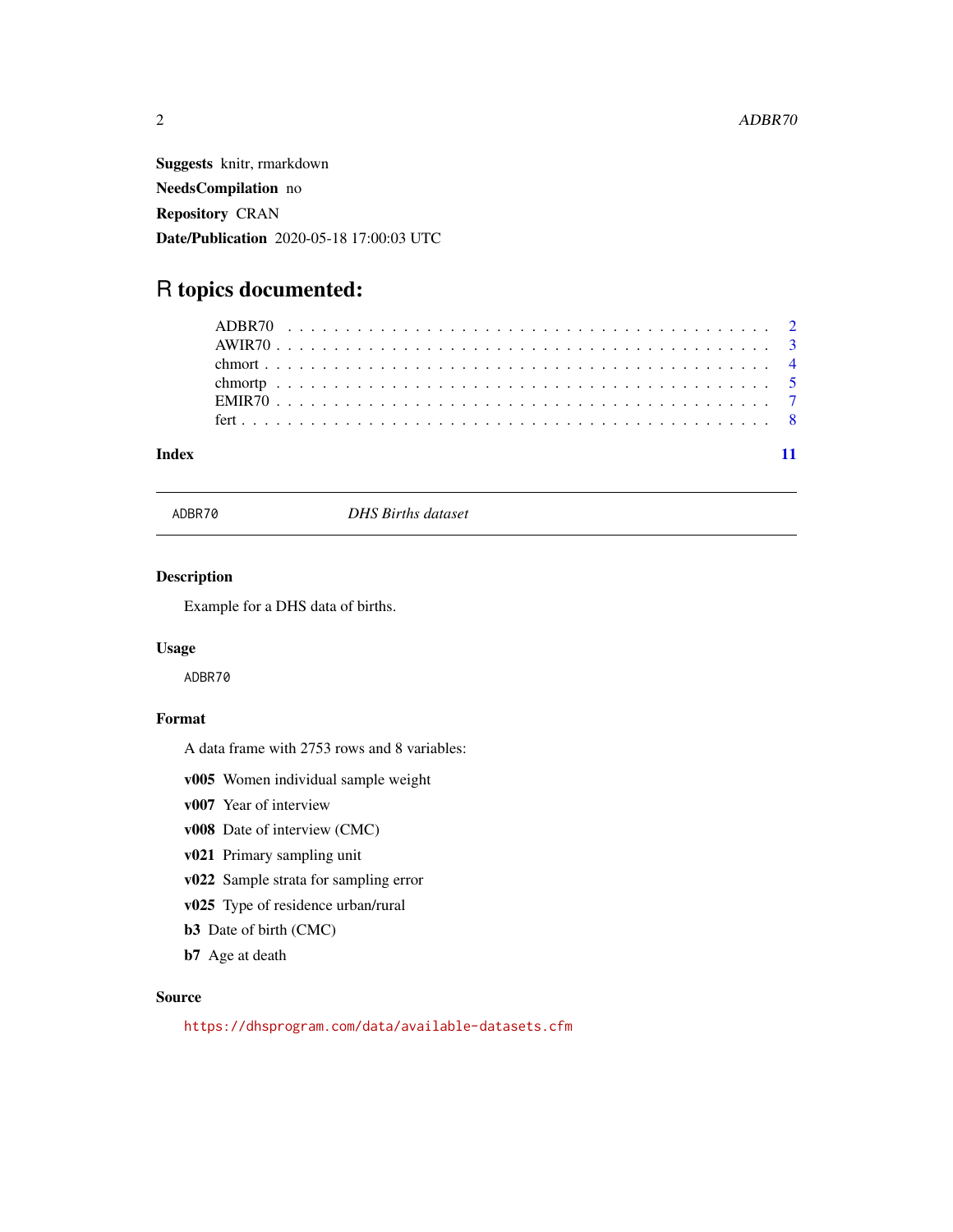<span id="page-2-0"></span>

#### Description

Example for a DHS data based on all women.

#### Usage

AWIR70

#### Format

A data frame with 3024 rows and 27 variables:

v005 Women individual sample weight

v007 Year of interview

v008 Date of interview (CMC)

v011 Date of birth (CMC)

v021 Primary sampling unit

v022 Sample strata for sampling error

v025 Type of residence urban/rural

b3\_01 Date of birth (CMC) birth 1

b3\_02 Date of birth (CMC) birth 2

b3\_03 Date of birth (CMC) birth 3

b3\_04 Date of birth (CMC) birth 4

b3\_05 Date of birth (CMC) birth 5

b3\_06 Date of birth (CMC) birth 6

b3\_07 Date of birth (CMC) birth 7

b3\_08 Date of birth (CMC) birth 8

**b3** 09 Date of birth (CMC) birth 9

b3\_10 Date of birth (CMC) birth 10

b3\_11 Date of birth (CMC) birth 11

b3\_12 Date of birth (CMC) birth 12

b3\_13 Date of birth (CMC) birth 13

b3\_14 Date of birth (CMC) birth 14

b3\_15 Date of birth (CMC) birth 15

b3\_16 Date of birth (CMC) birth 16

b3\_17 Date of birth (CMC) birth 17

b3\_18 Date of birth (CMC) birth 18

b3\_19 Date of birth (CMC) birth 19

b3\_20 Date of birth (CMC) birth 20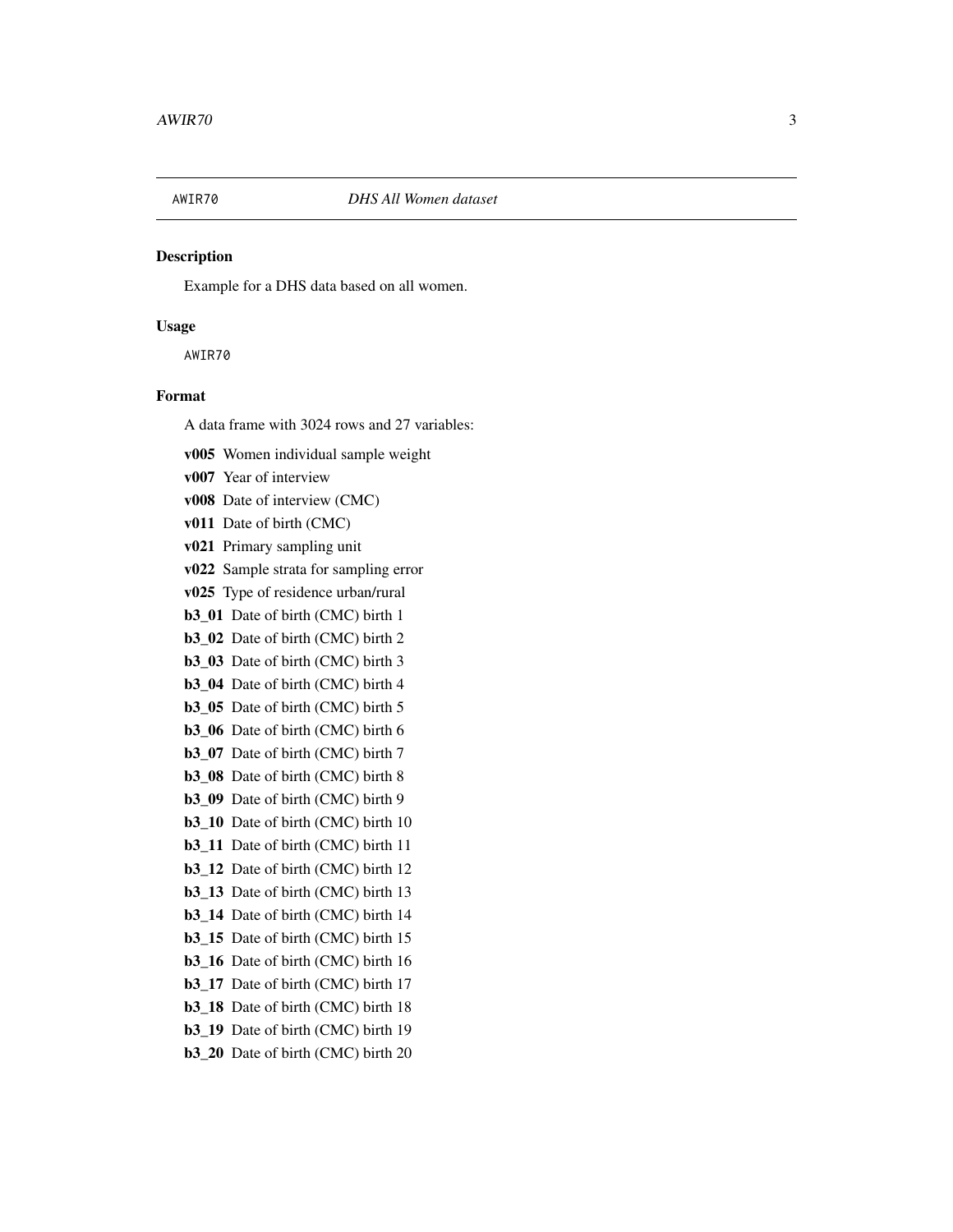#### <span id="page-3-0"></span>Source

<https://dhsprogram.com/data/available-datasets.cfm>

chmort *Calculates childhood mortality rates based on survey data.*

#### Description

chmort returns childhood mortality rates such as the Neonatal Mortality Rate (NNMR), Postneonatal Mortality Rate (PNNMR), Infant Mortality Rate (IMR), Child Mortality Rate (CMR), and Under-5 Mortality Rate (U5MR) chmort returns the Standrad Error (SE), mortality exposure (N), weighted exposure (WN), Design Effect (DEFT), Relative Standard Error (RSE), and Confidence Interval (CI).

#### Usage

```
chmort(
  Data.Name,
  JK = NULL,CL = NULL,Strata = NULL,
  Cluster = NULL,
  Weight = NULL,Date_of_interview = NULL,
  Date_of_birth = NULL,
  Age_at_death = NULL,
 PeriodEnd = NULL,
  Period = NULL,
  Class = NULL
)
```
#### Arguments

| Data.Name         | The DHS births (BR) dataset or data from other survey with the same format.                               |
|-------------------|-----------------------------------------------------------------------------------------------------------|
| JK                | "Yes" to estimate Jackknife SE.                                                                           |
| CL                | Confidence level to calculate the Confidence Coefficient Z of the Confidence<br>Intervals; default if 95. |
| Strata            | Stratification variable if other than "v022".                                                             |
| Cluster           | Sample cluster variable if other than " $v021$ ".                                                         |
| Weight            | Survey weight variable if other than "v005".                                                              |
| Date_of_interview |                                                                                                           |
|                   | Date of Interview (CMC) variable if other than "v008".                                                    |
| Date_of_birth     | Child date of birth (CMC) variable if other than "b3".                                                    |
| Age_at_death      | Child age at death (in months) variable if other than "b7".                                               |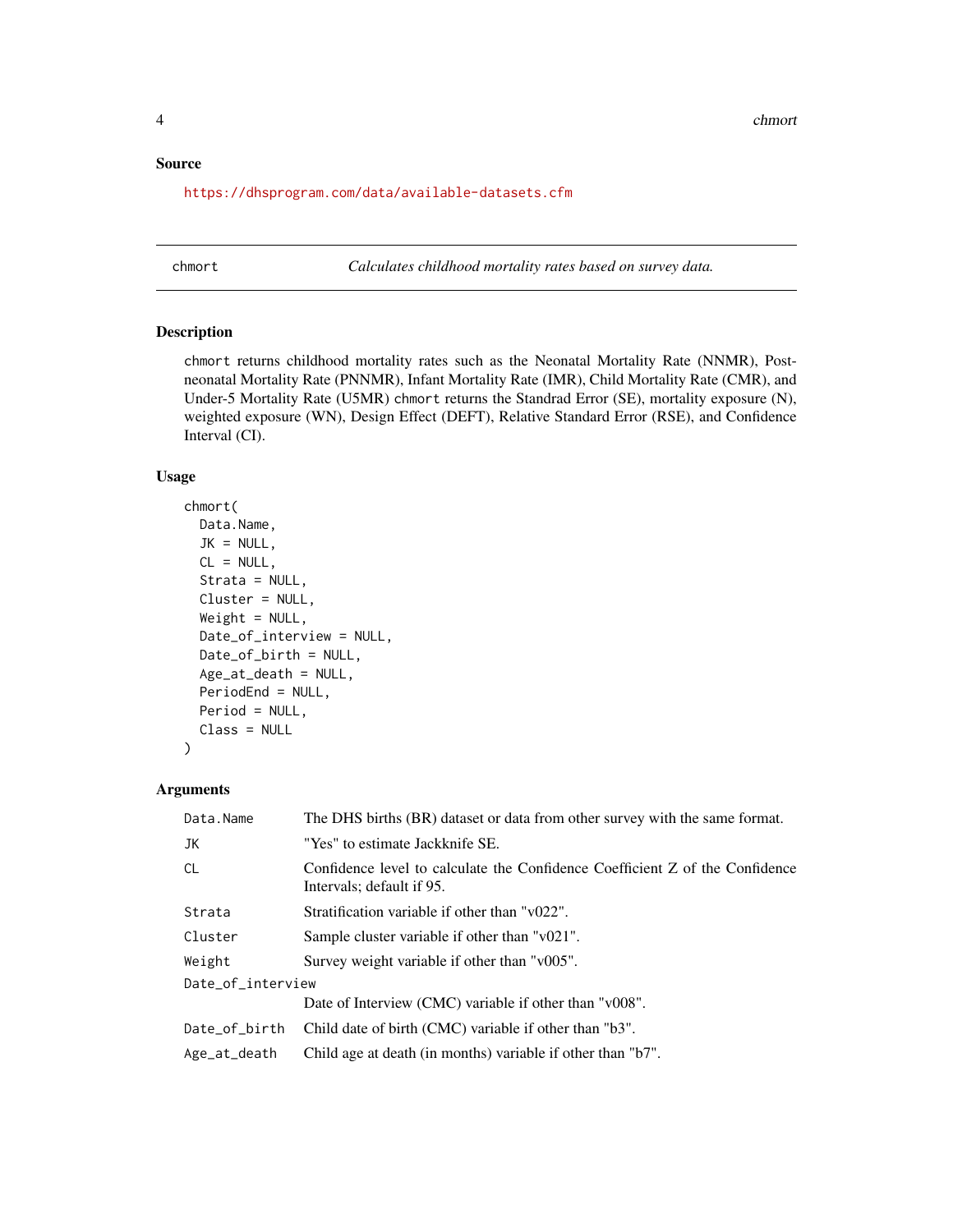#### <span id="page-4-0"></span>chmortp 5

| Period | The study period for mortality in months; default is 60 months (5 years). |
|--------|---------------------------------------------------------------------------|
| Class  | Allow for domain level indicators.                                        |

#### Value

Childhood mortality rates (NNMR, PNNMR, IMR, CMR, and U5MR), and precision indicators (SE, RSE, and CI).

#### Author(s)

Mahmoud Elkasabi.

#### Examples

```
# Calculate five-year children mortality rates based on ADBR70 data
```

```
data("ADBR70")
chmort(
ADBR70,
JK = "Yes"
)
# Calculate ten-year children mortality rates based on ADBR70 data
data("ADBR70")
chmort(
ADBR70,
JK = "Yes",Period = 120
)
# The exposure period ends in June 2011
data("ADBR70")
chmort(
ADBR70,
PeriodEnd = "2011-06"
)
```
chmortp *Calculates the childhood component death probabilities based on survey data.*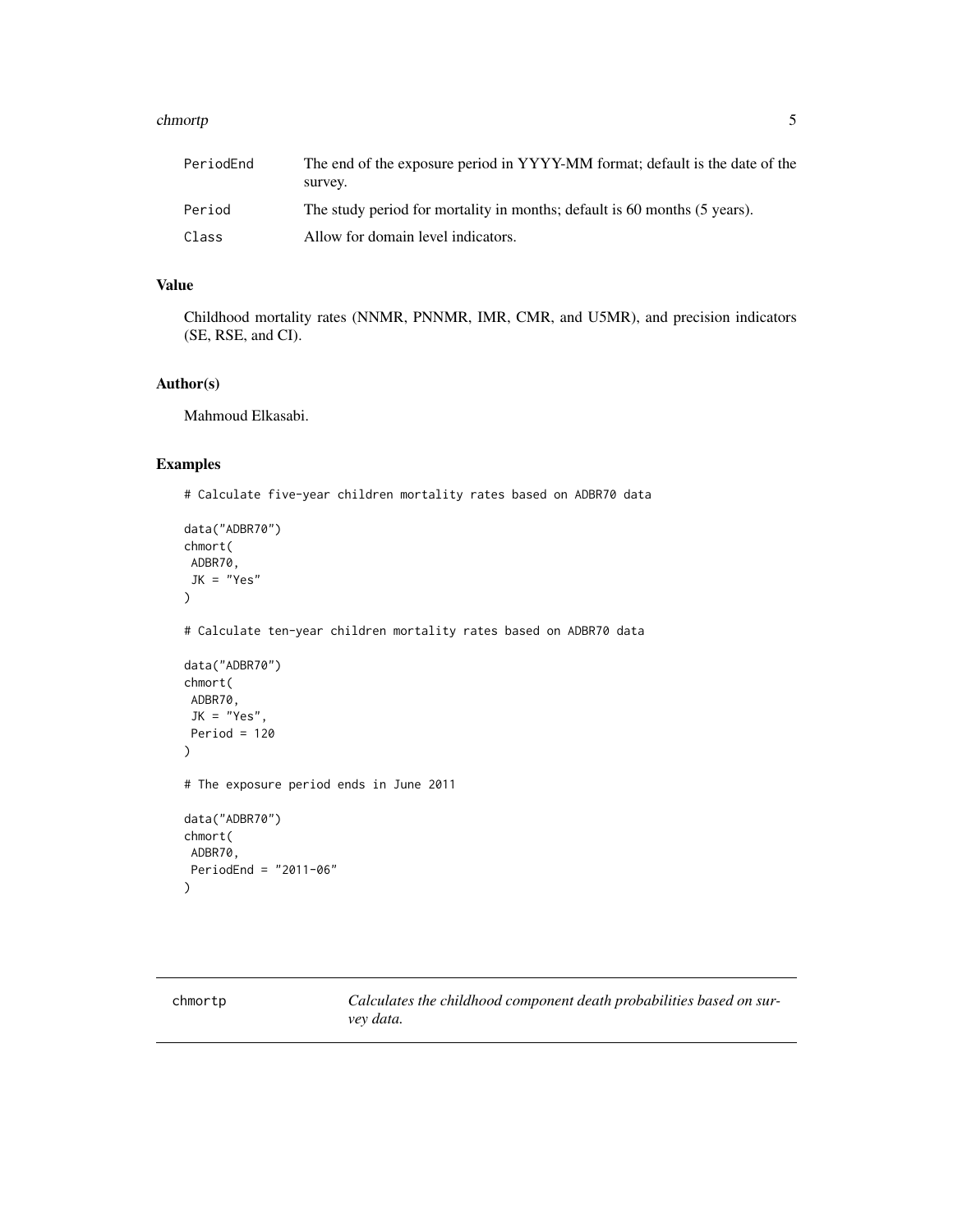#### Description

chmortp returns weighted childhood component death probabilities for 8 age segments 0, 1-2, 3-5, 6-11, 12-23, 24-35, 36-47, and 48-59 months chmort returns weighted and unweighted number of deaths and children-years exposure.

#### Usage

```
chmortp(
 Data.Name,
 Weight = NULL,Date_of_interview = NULL,
 Date_of_birth = NULL,
  Age_at_death = NULL,
 PeriodEnd = NULL,
 Period = NULL,
  Class = NULL
)
```
#### Arguments

| Data.Name         | The DHS births (BR) dataset or data from other survey with the same format.             |
|-------------------|-----------------------------------------------------------------------------------------|
| Weight            | Survey weight variable if other than "v005".                                            |
| Date_of_interview |                                                                                         |
|                   | Date of Interview (CMC) variable if other than "v008".                                  |
| Date_of_birth     | Child date of birth (CMC) variable if other than "b3".                                  |
| Age_at_death      | Child age at death (in months) variable if other than "b7".                             |
| PeriodEnd         | The end of the exposure period in YYYY-MM format; default is the date of the<br>survey. |
| Period            | The study period for mortality in months; default is 60 months (5 years).               |
| Class             | Allow for domain level indicators.                                                      |
|                   |                                                                                         |

#### Value

Childhood component death probabilities.

#### Author(s)

Mahmoud Elkasabi.

#### Examples

# Calculate childhood component death probabilities based on ADBR70 data

```
data("ADBR70")
chmortp(
ADBR70
\mathcal{L}
```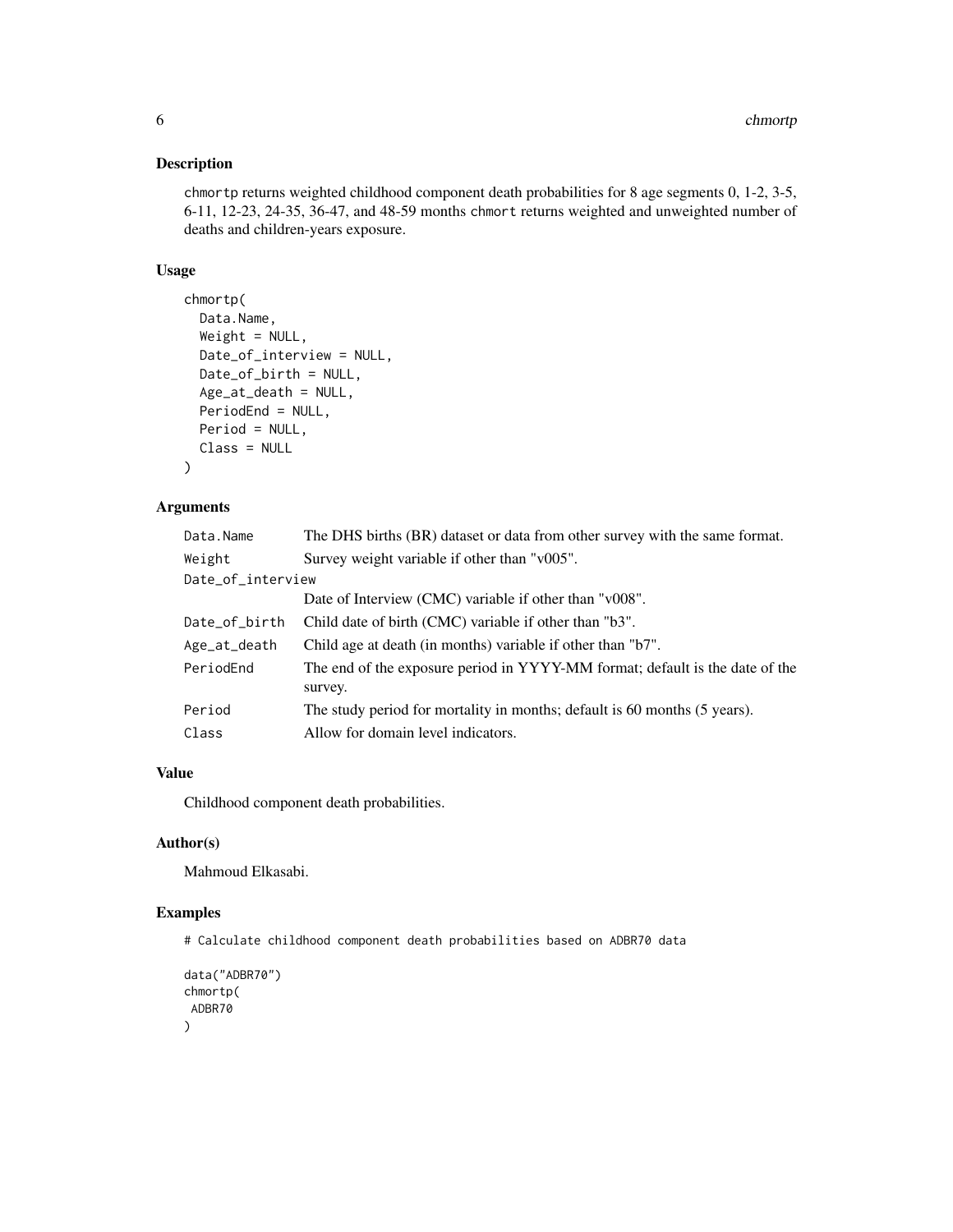<span id="page-6-0"></span>

#### Description

Example for a DHS data based on ever-married women.

#### Usage

EMIR70

#### Format

A data frame with 3014 rows and 30 variables:

- v005 Women individual sample weight v007 Year of interview
- v008 Date of interview (CMC)
- v011 Date of birth (CMC)
- v021 Primary sampling unit
- v022 Sample strata for sampling error
- v025 Type of residence urban/rural
- awfactt All woman factor total
- awfactu All woman factor urban/rural
- awfactr All woman factor regional
- b3\_01 Date of birth (CMC) birth 1
- b3\_02 Date of birth (CMC) birth 2
- b3\_03 Date of birth (CMC) birth 3
- b3\_04 Date of birth (CMC) birth 4
- b3\_05 Date of birth (CMC) birth 5
- b3\_06 Date of birth (CMC) birth 6
- b3\_07 Date of birth (CMC) birth 7
- b3\_08 Date of birth (CMC) birth 8
- b3\_09 Date of birth (CMC) birth 9
- b3\_10 Date of birth (CMC) birth 10
- b3\_11 Date of birth (CMC) birth 11
- b3\_12 Date of birth (CMC) birth 12
- b3\_13 Date of birth (CMC) birth 13
- b3\_14 Date of birth (CMC) birth 14
- b3\_15 Date of birth (CMC) birth 15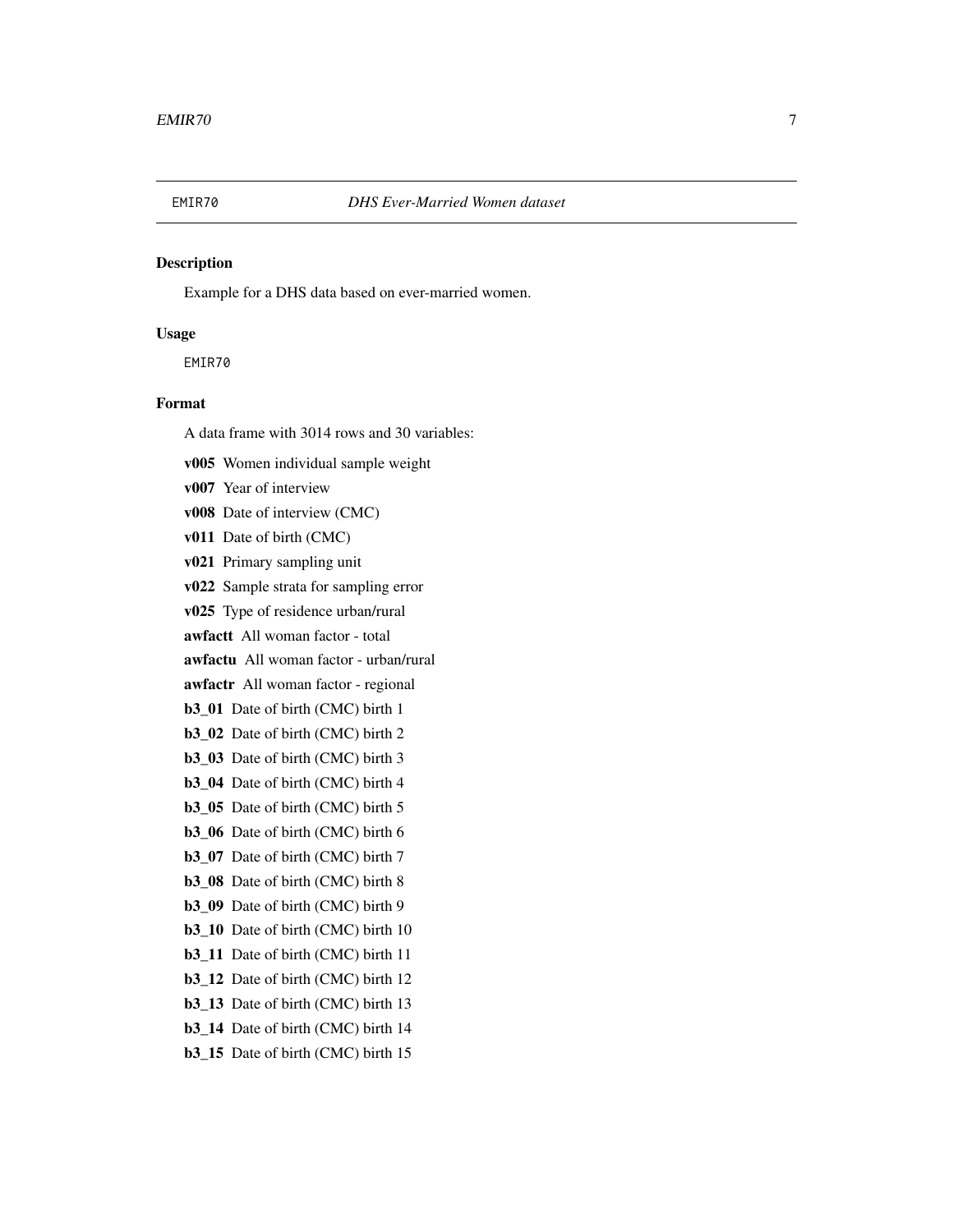<span id="page-7-0"></span>b3\_16 Date of birth (CMC) birth 16 b3\_17 Date of birth (CMC) birth 17 b3\_18 Date of birth (CMC) birth 18 b3\_19 Date of birth (CMC) birth 19 b3\_20 Date of birth (CMC) birth 20

#### Source

<https://dhsprogram.com/data/available-datasets.cfm>

fert *Calculates fertility indicators based on survey data.*

#### Description

fert returns fertility indicators such as the Total Fertility Rate (TFR), General Fertility Rate (GFR), and Age Specific Fertility Rate (ASFR) fert returns the Standrad Error (SE), fertility exposure (N), weighted exposure (WN), Design Effect (DEFT), Relative Standard Error (RSE), and Confidence Interval (CI).

#### Usage

```
fert(
 Data.Name,
  Indicator,
  JK = NULL,CL = NULL,Strata = NULL,
 Cluster = NULL,
 Weight = NULL,Date_of_interview = NULL,
 Woman_DOB = NULL,
 EverMW = NULL,
 AWFact = NULL,PeriodEnd = NULL,
 Period = NULL,
  Class = NULL
```
)

#### Arguments

| Data.Name     | The DHS women (IR) dataset or data from other survey with the same format.                                |
|---------------|-----------------------------------------------------------------------------------------------------------|
| Indicator     | Type of indicator to be calculated ("tfr", "gfr", "asfr").                                                |
| JK            | "Yes" to estimate Jackknife SE for TFR.                                                                   |
| <sub>CL</sub> | Confidence level to calculate the Confidence Coefficient Z of the Confidence<br>Intervals; default if 95. |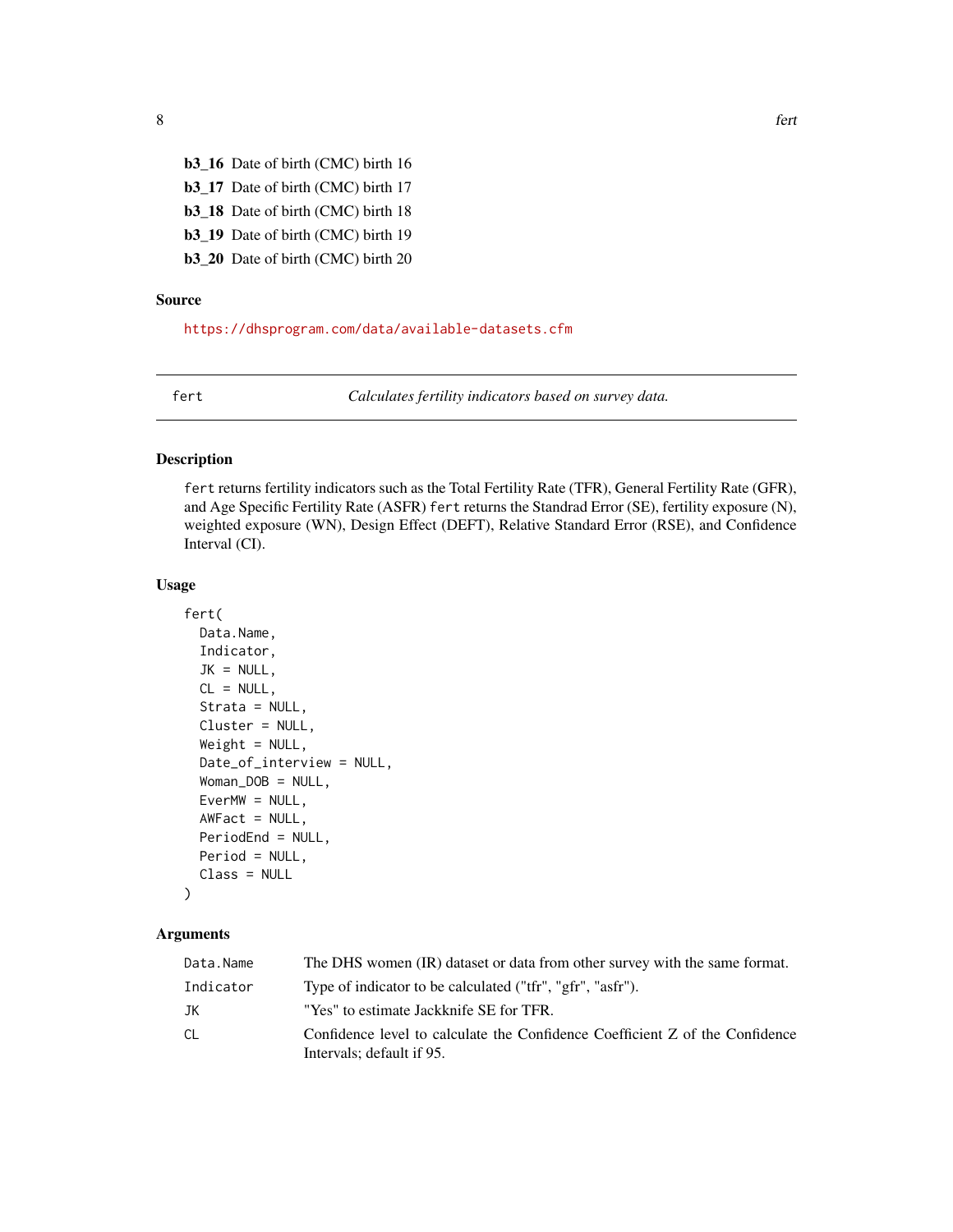| Strata            | Stratification variable if other than "v022".                                           |
|-------------------|-----------------------------------------------------------------------------------------|
| Cluster           | Sample cluster variable if other than " $v021$ ".                                       |
| Weight            | Survey weight variable if other than "v005".                                            |
| Date_of_interview |                                                                                         |
|                   | Date of Interview (CMC) variable if other than "v008".                                  |
| Woman_DOB         | Woman date of birth (CMC) variable if other than "v011".                                |
| EverMW            | "Yes" for ever-married women data.                                                      |
| AWFact            | All-women factor variable in case of EverMW $=$ "Yes".                                  |
| PeriodEnd         | The end of the exposure period in YYYY-MM format; default is the date of the<br>survey. |
| Period            | The study period for fertility in months; default is 36 months (3 years).               |
| Class             | Allow for domain level indicators.                                                      |

#### Value

Fertility indicators (TFR, GFR, or ASFR), and precision indicators (SE, DEFT, RSE, and CI).

#### Author(s)

Mahmoud Elkasabi.

### Examples

# Calculate TFR and estimate Jackknife SE based on all women AWIR70 data

```
data("AWIR70")
Total_Fertility_Rate <- fert(
AWIR70,
Indicator = "tfr",
JK = "Yes")
```
# Calculate GFR and estimate SE based on ever-married women EMIR70 data

```
data("EMIR70")
General_Fertility_Rate <- fert(
EMIR70,
Indicator = "gfr",EveryM = "YES",AWFact = "awfactt"
\mathcal{L}
```
# Calculate Urban/Rural level ASFR and estimate SE based on all women AWIR70 data

```
data("AWIR70")
Age_Specific_Fertility_Rate <- fert(
AWIR70,
Indicator = "asfr",
Class = "v025"
```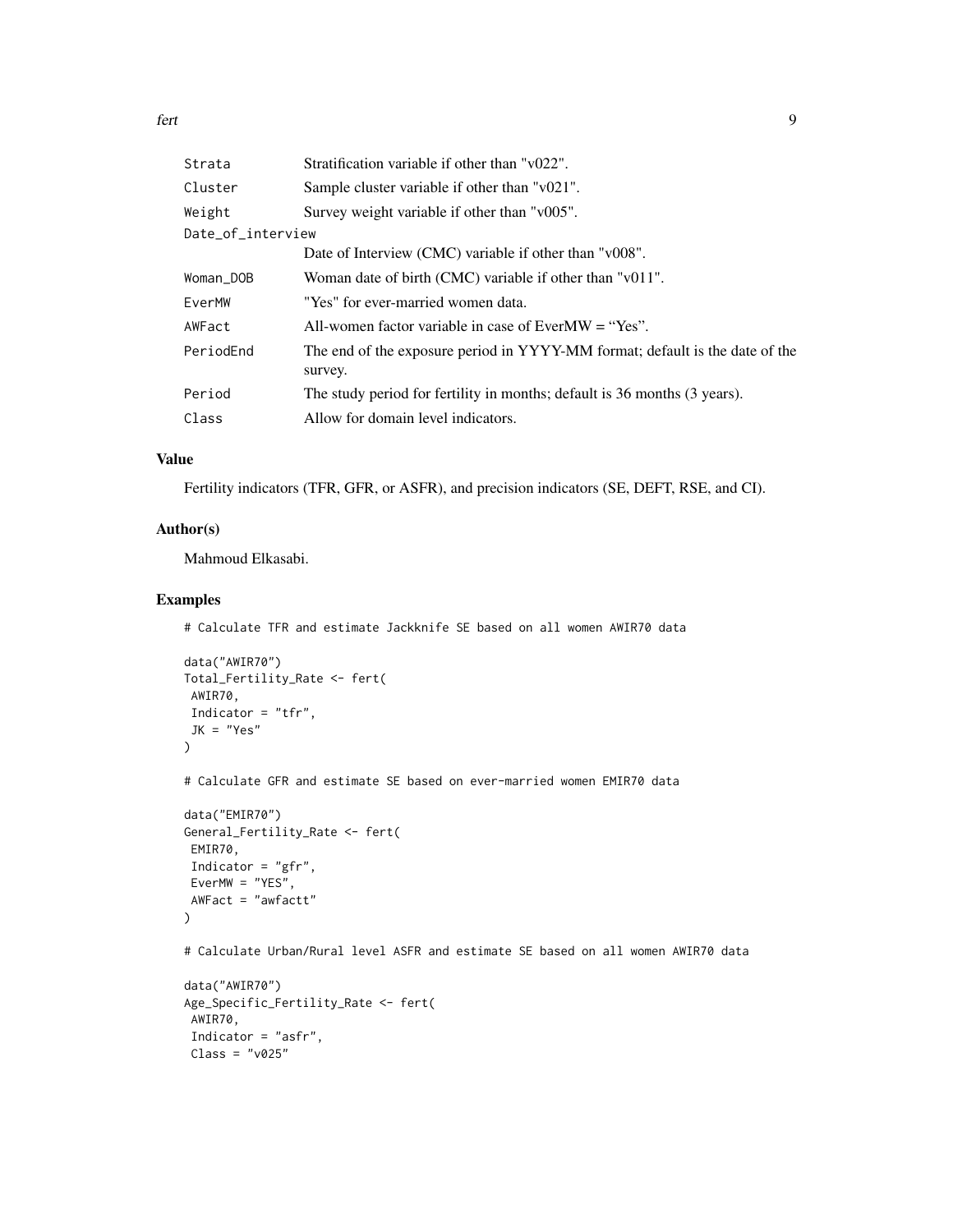$\overline{\phantom{a}}$ 

10 fert and the set of the set of the set of the set of the set of the set of the set of the set of the set of the set of the set of the set of the set of the set of the set of the set of the set of the set of the set of t